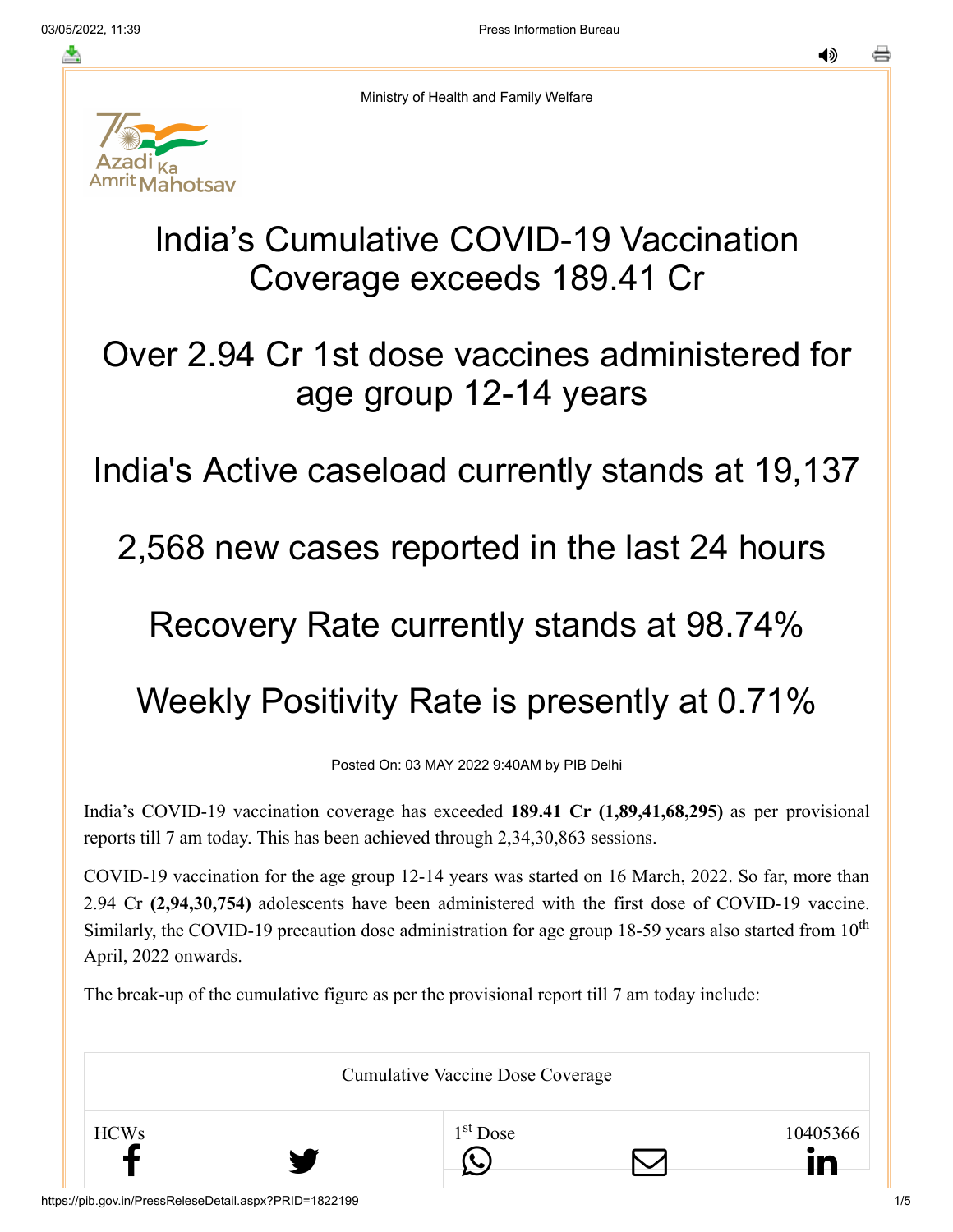|                        | $2nd$ Dose             | 10019085    |
|------------------------|------------------------|-------------|
|                        | <b>Precaution Dose</b> | 4843888     |
| <b>FLWs</b>            | 1 <sup>st</sup> Dose   | 18416131    |
|                        | $2nd$ Dose             | 17543987    |
|                        | <b>Precaution Dose</b> | 7720974     |
| Age Group 12-14 years  | $1st$ Dose             | 29430754    |
|                        | $2nd$ Dose             | 7956319     |
| Age Group 15-18 years  | 1 <sup>st</sup> Dose   | 58545090    |
|                        | $2nd$ Dose             | 42602473    |
| Age Group 18-44 years  | 1 <sup>st</sup> Dose   | 555848359   |
|                        | $2nd$ Dose             | 479393475   |
|                        | <b>Precaution Dose</b> | 196637      |
| Age Group 45-59 years  | $1st$ Dose             | 202946719   |
|                        | $2nd$ Dose             | 188274493   |
|                        | <b>Precaution Dose</b> | 633968      |
| Over 60 years          | $1st$ Dose             | 126884467   |
|                        | $2nd$ Dose             | 117307143   |
|                        | <b>Precaution Dose</b> | 15198967    |
| <b>Precaution Dose</b> |                        | 2,85,94,434 |
|                        |                        | in          |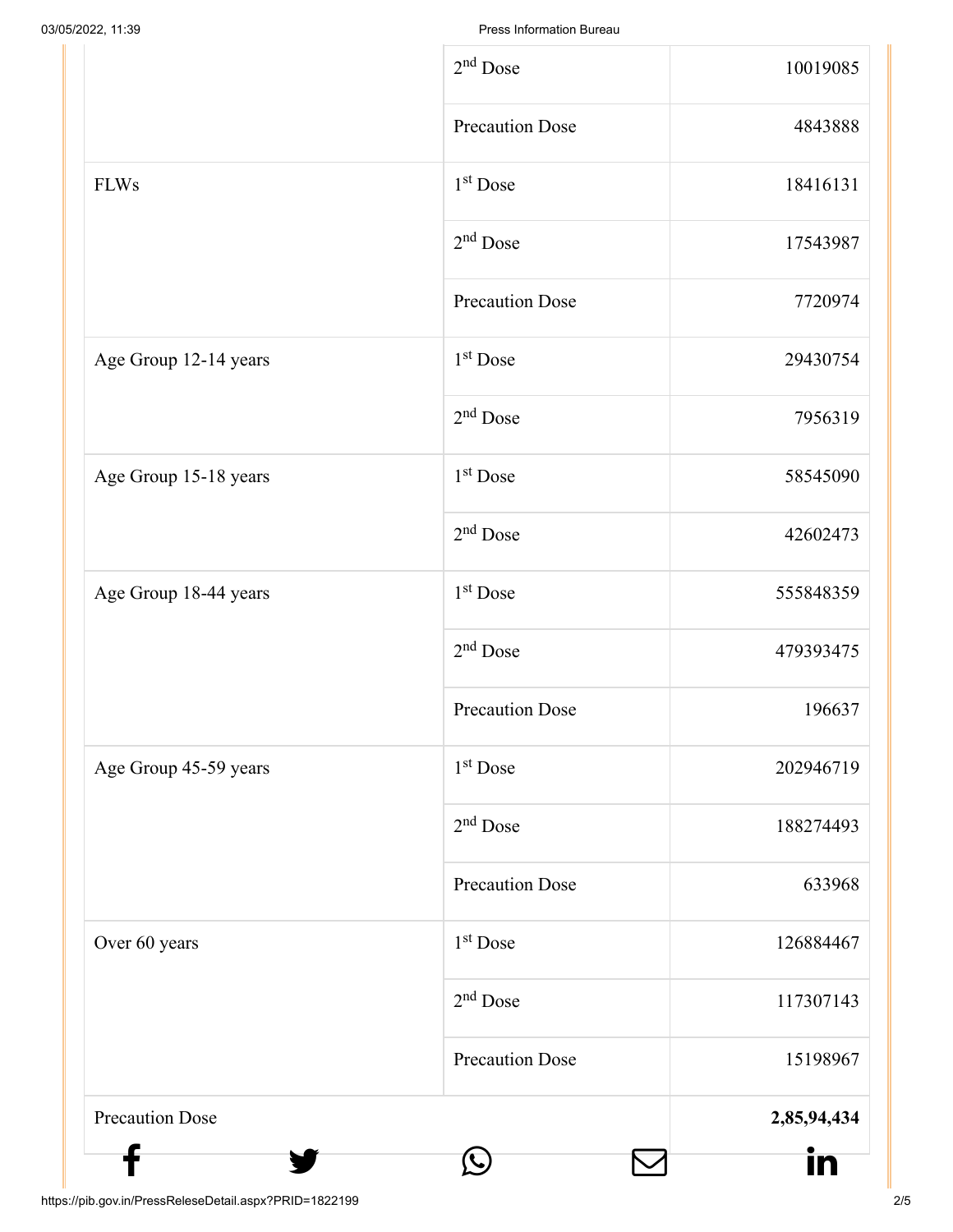India's Active Caseload currently stands at **19,137.** Active cases now constitute **0.04%** of the country's total Positive Cases**.**



Consequently, India's recovery rate stands at **98.74%. 2,911** patients have recovered in the last 24 hours and the cumulative tally of recovered patients (since the beginning of the pandemic) is now at **4,25,41,887.**

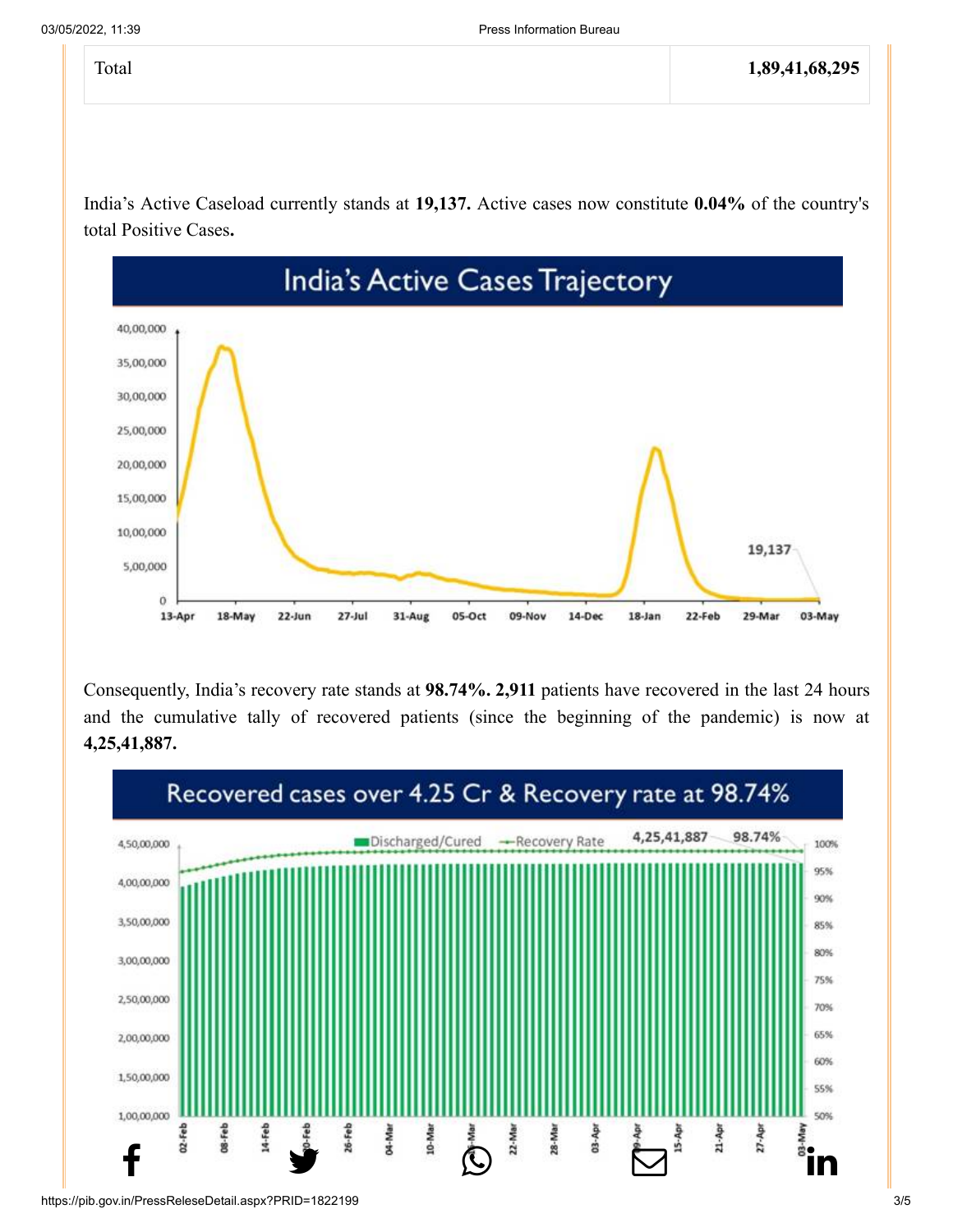**2,568 new cases** were reported in the last 24 hours.



The last 24 hours saw a total of **4,19,552** COVID-19 tests being conducted. India has so far conducted over **83.86 Cr (83,86,28,250)** cumulative tests.

**Weekly Positivity Rate** in the country currently **stands at 0.71%** and the **Daily Positivity rate is also reported to be 0.61%.**



 $\begin{array}{lllllll} \textbf{f} & \textbf{y} & \textbf{\textcircled{\tiny{0}}} & \textbf{\textcircled{\tiny{1}}} & \textbf{\textcircled{\tiny{1}}} \end{array}$